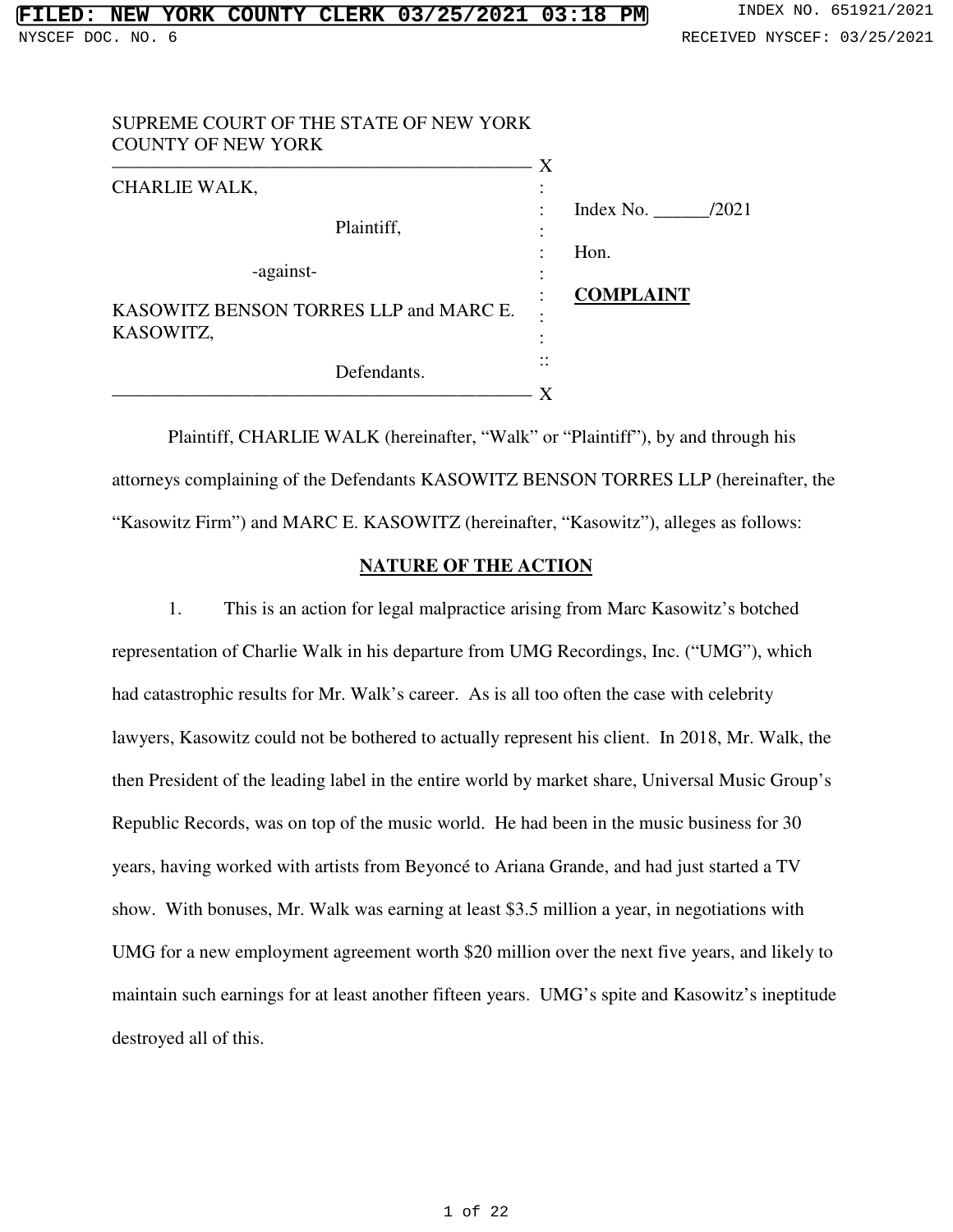2. Perceiving Mr. Walk as too big to control, too expensive to keep, and not wanting to lose him to a rival such as Warner, UMG kneecapped him, so that it could both fire him, and make him unhireable by anyone else. At the height of the highly charged and daily accusations of #metoo allegations in the entertainment industry, UMG willfully disseminated a 15-year-old canard—a facially incredible story—that Mr. Walk had sexually harassed an employee at another company (Sony), as a pretext to threaten to fire him for cause unless he quietly resigned. Effectively giving Mr. Walk no ability to defend himself against the false accusations, UMG violated its own employment agreement with Mr. Walk and publicized its purported internal investigation of him to create a pretext for him to be fired. The point here was for the public to associate Mr. Walk with Harvey Weinstein. Yet, the only reason this worked is because Kasowitz—who was hired to be Mr. Walk's heroic defender—passively cooperated with UMG, leaving Mr. Walk defenseless.

3. To be sure, a modicum of effort would have revealed that the made-up claims against Mr. Walk were easily refutable and that there was no legal basis to terminate his UMG agreement. Mr. Walk never engaged in any untoward conduct while he worked at Sony, as his exemplary employment record there can attest. However, UMG made no effort to reach out to Sony regarding these false claims. Instead, intent on cutting off his substantial salary from the company payroll and permanently ruining his career and reputation, UMG immediately latched onto these baseless, 15-year-old allegations and lent them undeserved "credibility" by publicly informing all UMG employees about them within 24 hours of their being aired on the accuser's blog, who herself at the same time was promoting a book on how to date at work.

4. Even aside from the accuser's inherent lack of credibility, Mr. Walk's employment agreement only allowed him to be terminated for cause for events that occurred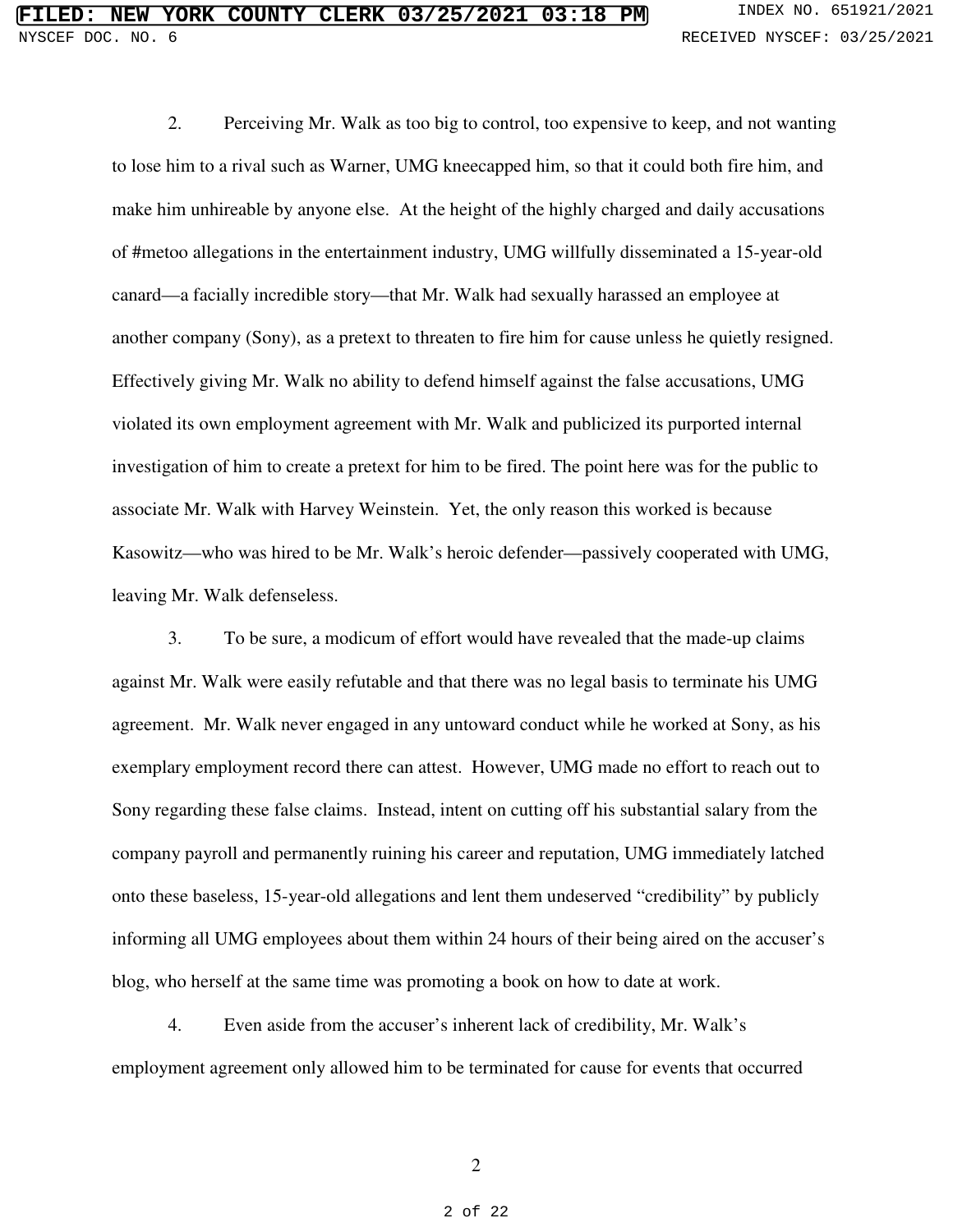while he was at Republic. Thus, UMG's threat to fire him for cause if he did not walk the plank on his own was in and of itself an anticipatory breach of that agreement, making UMG liable for millions.

5. That was not UMG's only breach. Under its own written policy (the "Policy"), which was expressly incorporated into the employment agreement (and became a UMG contractual obligation), UMG was required to protect the privacy and confidentiality of all parties involved in any allegations of sexual harassment. Indeed, UMG had a detailed internal process for investigating any claims of sexual harassment involving its employees—a process that it had strictly adhered to with other executives, but which it entirely failed to follow when it came to Mr. Walk. Instead of protecting Mr. Walk's privacy and confidentiality, UMG willfully engaged in his public character assassination, first informing all UMG employees that Mr. Walk was essentially guilty until proven innocent and encouraging them to come forward if they had similar claims to level against Mr. Walk and then making pronouncements to the media. This was especially outrageous as the unsubstantiated online blog posts concerned allegations from 15 years beforehand, at another company, when Mr. Walk was an executive at Sony Music Entertainment.

6. In fact, since joining UMG in 2013, Mr. Walk had **not once** been the subject of a Human Resources complaint of any sort—especially sexual harassment. More importantly, UMG failed to make any effort to substantiate these spurious online accusations—leaving the public with the **false impression** (created by UMG's own announcement that it was conducting an investigation into alleged sexual misconduct) that Mr. Walk had actually engaged in the spurious online claims of sexual harassment at Sony. From the outset of his legal representation,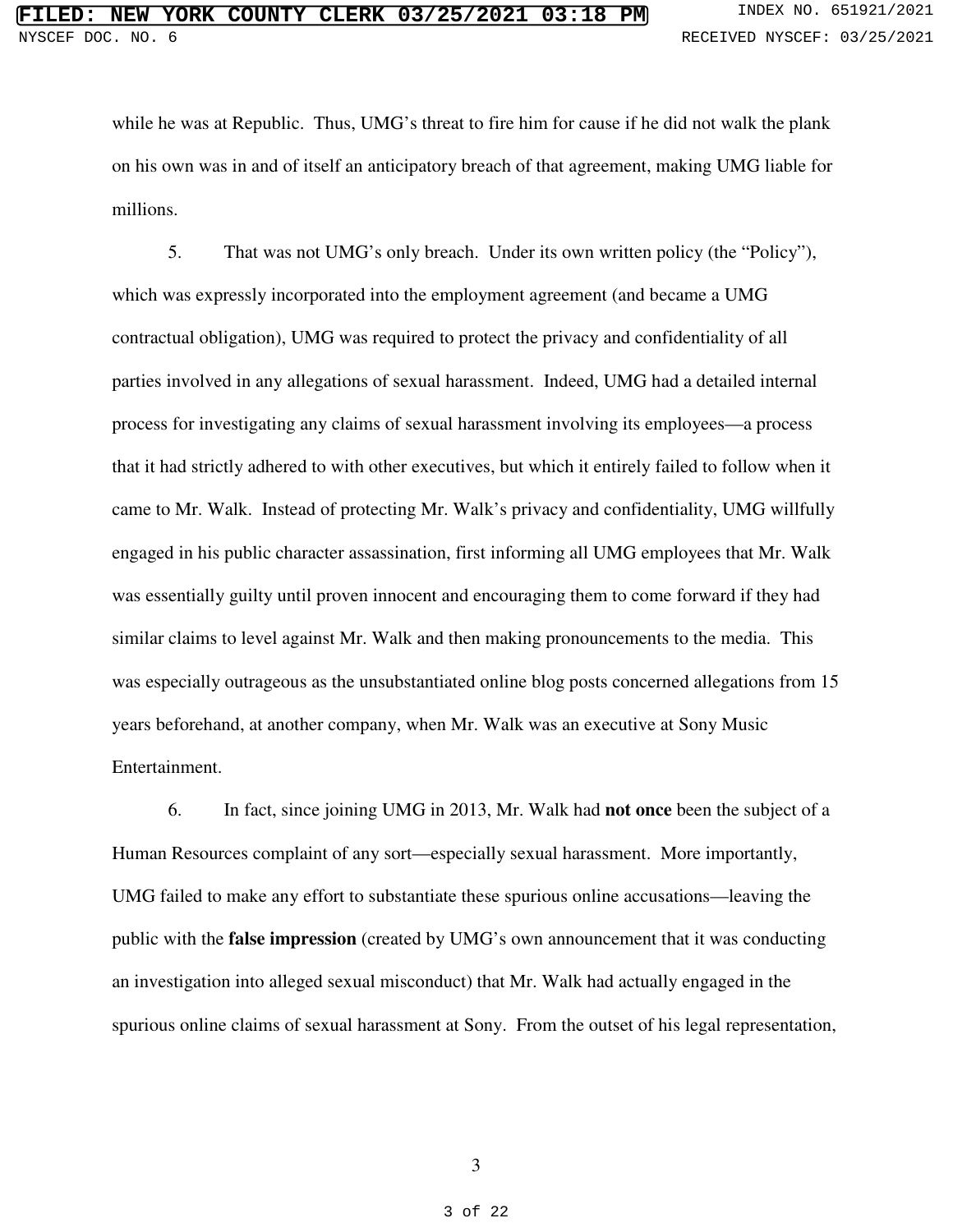Mr. Walk instructed Kasowitz that the most important issue was to clear his name, lest his reputation in the music industry remain tarnished by the false accusations perpetuated by UMG.

7. As part of the Policy expressly incorporated into the employment agreement, UMG was also contractually required to conduct an impartial and thorough investigation of any harassment claims against Mr. Walk—that is, a bona fide investigation. UMG did the opposite. It accepted the false claims at face value because it was convenient to do so.

8. A reasonably competent attorney could have used these clear and severe breaches to either beat UMG back from firing Mr. Walk or obtain millions of dollars for him in damages, as other wrongfully accused celebrities have done. It was under these circumstances, when Mr. Walk was most in need of a tireless legal advocate to fight for his rights against UMG, that he turned to Kasowitz and the Kasowitz Firm for legal representation. Instead of a fighter for his client, Kasowitz turned out to be passive and uninformed about the true facts of Mr. Walk's case, and quickly pressured him to enter into settlement agreement that was not in Mr. Walk's best interest.

9. Instead of reasonably investigating Mr. Walk's legitimate breach of contract claims, Kasowitz was so eager to collect a quick paycheck that he pressured his client to sign a one-sided settlement agreement with UMG that

. Mr. Walk was left with the

worst of both worlds—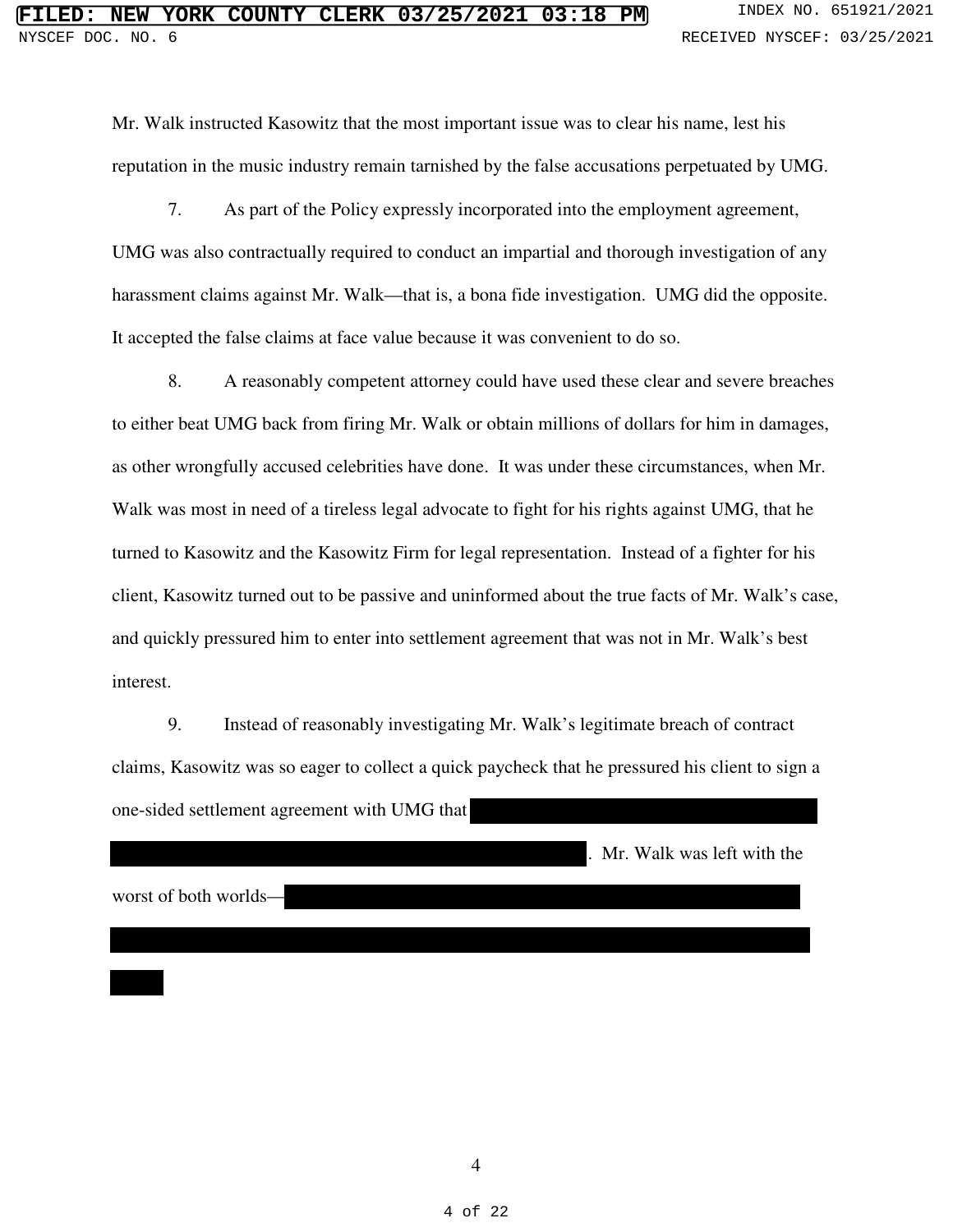10. When an attorney charges \$1,500 an hour, as Kasowitz does, a client expects at the very least to receive a minimum level of competent legal advice. Not so with Kasowitz and the Kasowitz Firm.

11. Given these facts, any reasonably competent attorney would have vigorously pursued Mr. Walk's claims against UMG in binding arbitration, as UMG's inexcusable breach of its own written policy had caused Mr. Walk tremendous damage to his career and reputation. Instead, Kasowitz and the Kasowitz Firm completely failed to communicate to Mr. Walk that UMG had engaged in a breach of its written policy to maintain his privacy and confidentiality in connection with any complaints of sexual harassment. On the contrary, they advised Mr. Walk that he had no choice but to quickly enter into a settlement agreement with UMG—an agreement

| that |          |  |
|------|----------|--|
|      |          |  |
|      |          |  |
|      |          |  |
|      |          |  |
|      | Mr. Walk |  |

instinctually was against this one-sided settlement, and never would have entered into it but for the negligence of Kasowitz and the Kasowitz Firm, who failed to advise him that he possessed viable claims against UMG for breach of its obligation to keep any complaints regarding sexual harassment private and confidential, for not conducting a *bona fide* investigation—let alone a thorough one—and for threatening to terminate him for cause where none existed.

12. The simple fact is that, as so many in the entertainment industry were eager to do during the frenzied and fearful atmosphere of the early days of the #MeToo movement, UMG engaged in an all-too convenient "rush to judgment" to utterly erase Mr. Walk from his existence in the music business. UMG "cancelled" Mr. Walk based on no credible evidence and in order to settle old professional scores. Mr. Walk was not alone in being unjustly accused and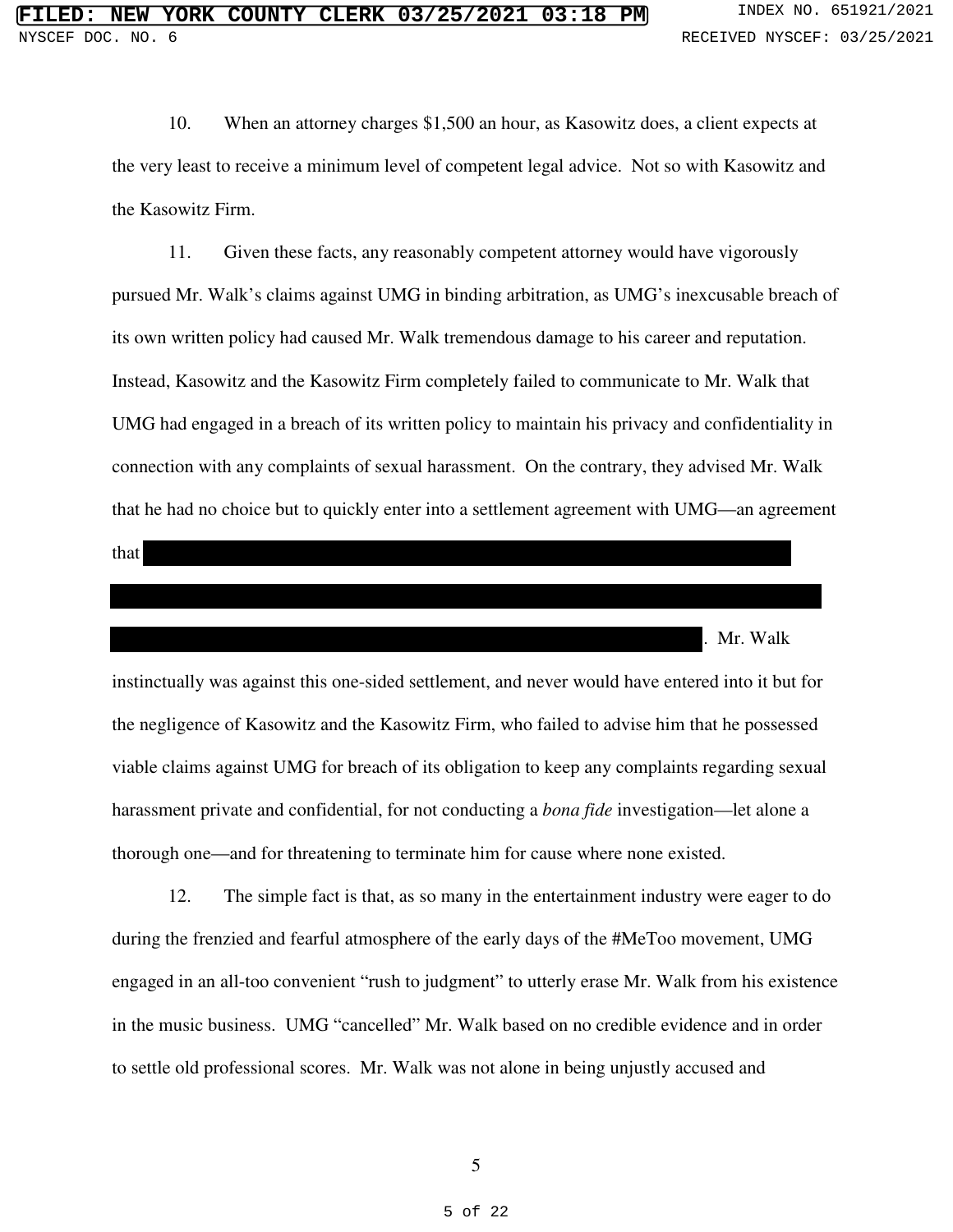"cancelled" during this time period. Former Universal Pictures president of marketing Josh Goldstine and executive vice president Seth Byers were similarly, and publicly, fired and humiliated based on flimsy to nonexistent evidence, innuendo, and hearsay. Mr. Goldstine and Mr. Byers fought back against their wrongful terminations, however, and were vindicated.<sup>[1](#page--1-0)</sup> Indeed, it was widely reported that Universal was required to pay Mr. Goldstine \$20,000,000 as a result of his wrongful termination based on spurious #MeToo allegations. This was all the more notable as the allegations against Mr. Goldstine and Mr. Byers concerned conduct that allegedly occurred at their employer, Universal—not specious allegations about 15-year-old conduct at another company. If Kasowitz and the Kasowitz Firm had fought half as hard for Mr. Walk as they do when protecting Donald Trump from legitimate claims of sexual assault, Mr. Walk would be working in the music industry today.

13. In short, Kasowitz and the Kasowitz Firm negligently failed to assert clear-cut claims against a culpable party, UMG, denying Mr. Walk substantial monetary damages and

Worse,

they did not fulfill their most fundamental responsibilities to their client—informing him that he had a strong alternative to signing the settlement agreement. Instead, he was falsely told that he had no choice. His own lawyers set him up to be destroyed.

14. If not for this catastrophic malpractice, Mr. Walk would either have stayed at UMG and then either have gotten a new employment agreement there or been hired by another music company, making at least \$60 million over the life of his career, or he would have sued UMG and obtained that sum in breach of contract damages. (The \$60 million figure is

 $\overline{a}$ 

<sup>&</sup>lt;sup>1</sup> See [https://www.hollywoodreporter.com/news/universal-exec-josh-goldstine-wins-massive](https://www.hollywoodreporter.com/news/universal-exec-josh-goldstine-wins-massive-legal-award-metoo-firing-1271441)[legal-award-metoo-firing-1271441](https://www.hollywoodreporter.com/news/universal-exec-josh-goldstine-wins-massive-legal-award-metoo-firing-1271441)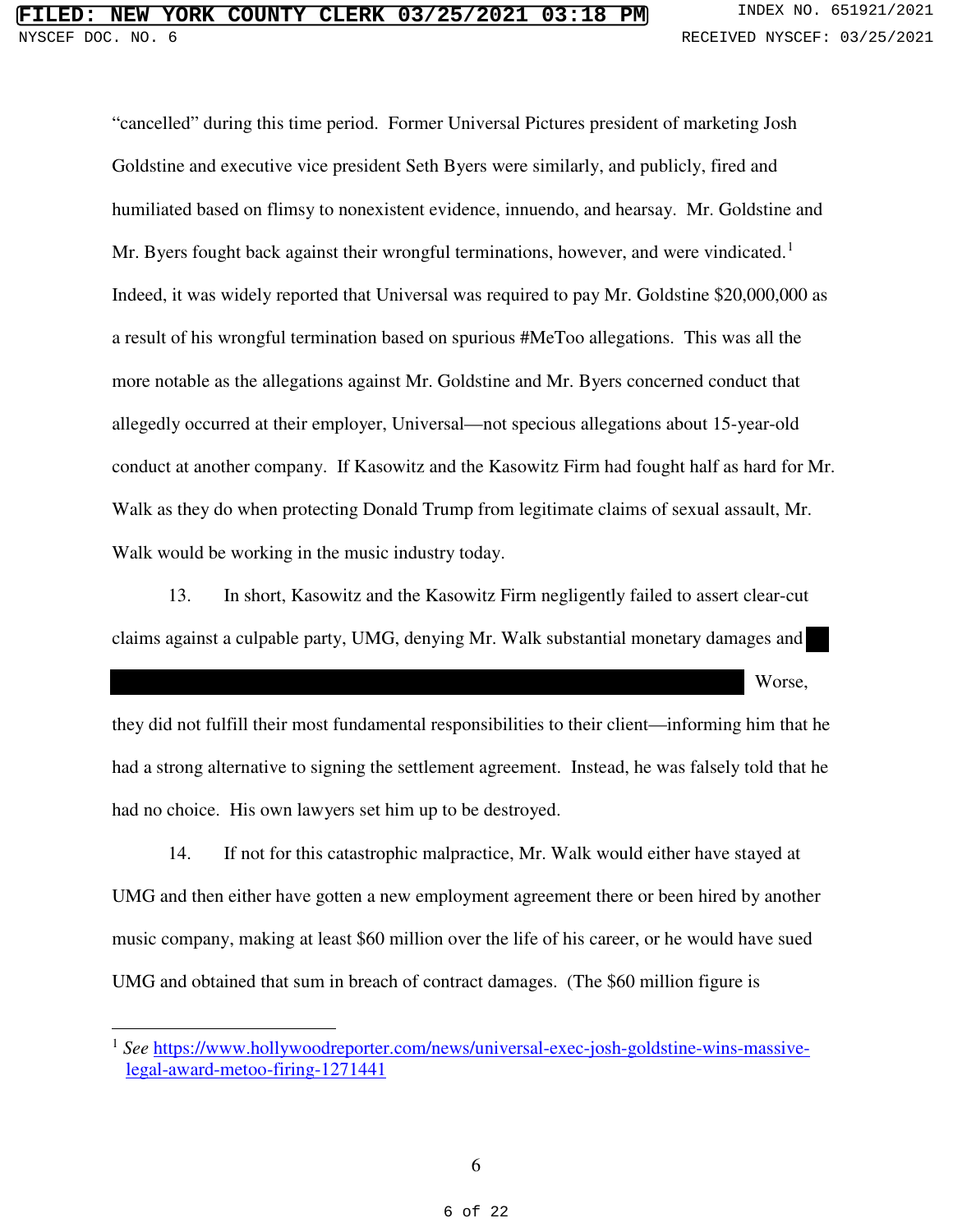conservatively derived from the reasonable expectation that given his stature Mr. Walk would have made at least \$4 million a year for the almost two decades that he would have expected to be the president of a record label). Now his life is in tatters—he made a grand total of \$19,000 in 2019, after earning the year before. Thus, Mr. Walk seeks as damages from the Defendants the \$60 million he would have been able to earn but for their malpractice, and the return of the fees he paid.

#### **PARTIES**

15. Plaintiff Charlie Walk is a natural person who resides in the County of New York.

16. Defendant Kasowitz Firm, upon information and belief, is a law firm organized as a limited liability partnership under the laws of New York with its principal place of business in the County of New York.

17. Defendant Kasowitz is an attorney duly licensed to practice law within the State of New York, who works, and, upon information and belief, resides in the County of New York.

#### **JURISDICTION AND VENUE**

18. This Court has jurisdiction over Defendants under CPLR 301 because their principal place of business, and, in the case of Kasowitz, residence is in New York.

19. Venue is appropriate in New York County because Kasowitz and the Kasowitz Firm reside here within the meaning of CPLR 503 (a) and (d),

#### **BACKGROUND**

#### **A. Charlie Walk's Career Before the Hit Job**

20. In January 2018, Mr. Walk had been a highly successful executive in the music industry for over 30 years, helping to shepherd some of the biggest recording acts during the years of their greatest success. During his 30-year career in the music industry, Walk developed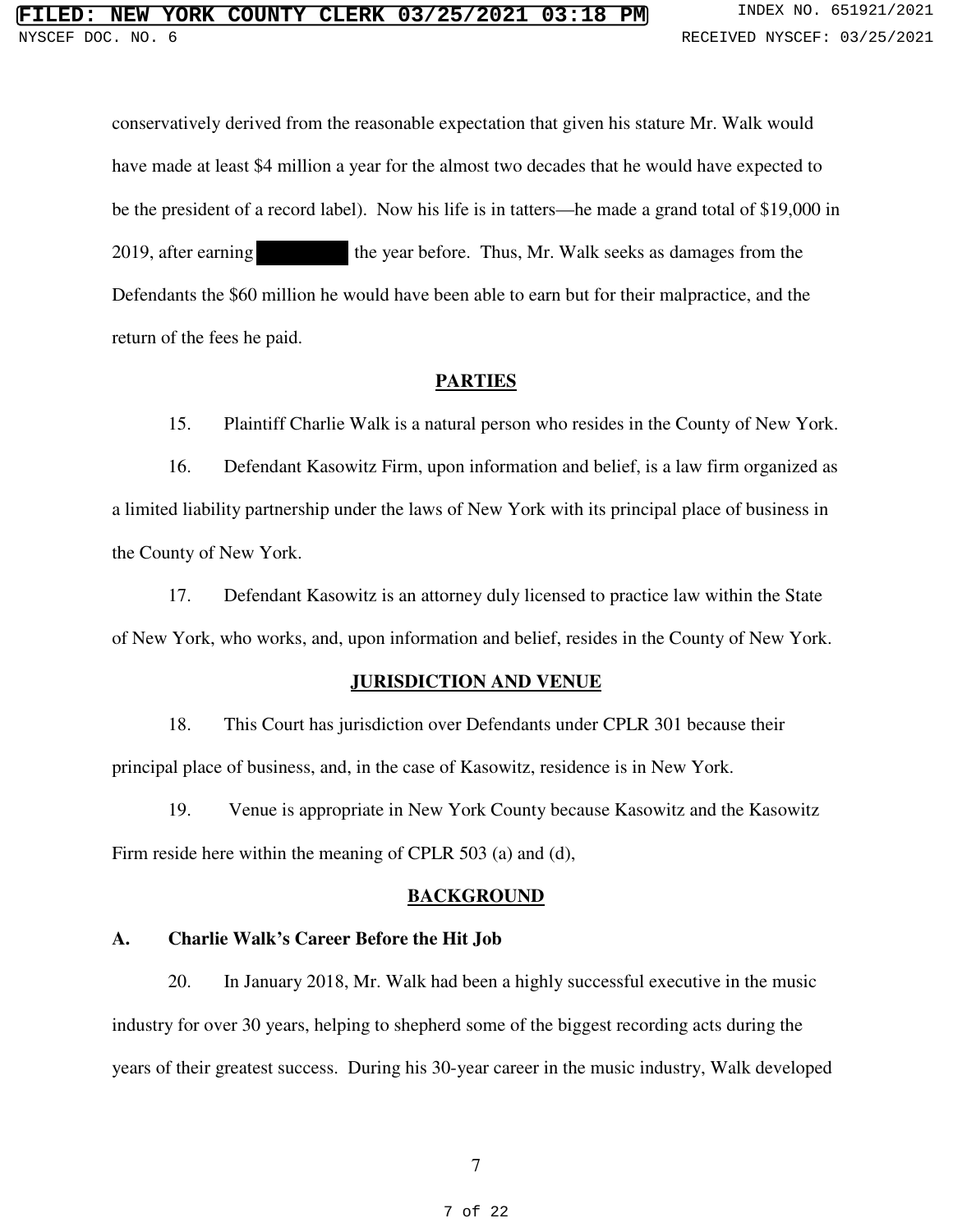a hard-earned reputation as a hard worker, an efficient manager, and a person who maintained a professional attitude toward his fellow employees. And in this entire period, Walk had never been the subject of any company, let alone a sexual harassment complaint, filed with any of his employers.

21. Beginning in January 2013, Walk began working for the Republic Records division of UMG Recordings, Inc. ("UMG"). Starting as the Executive Vice President of Republic Records, by 2016 Walk had been promoted to President of UMG's newly-formed Republic Group. Walk's relationship with UMG was governed by his written employment agreement dated January 22, 2013, as amended on April 15, 2013, and December 16, 2015 (the "Employment Agreement") (attached hereto as Exhibit 1).

22. Section 4(b) of the Employment Agreement provided for Mr. Walk's termination for cause only for:

- *i.* Your material failure to perform your material duties or your material breach of the terms of this Agreement which is not remedied by you with thirty (30) days after receipt of written notice from Universal specifically delineating each claimed failure or breach and setting forth Universal's intention to terminate your employment if the failure of breach is not duly remedied;
- *ii.* Your material failure to comply with Company policies, of which you are or reasonably should be aware including, without limitation those set forth in Paragraph 5(h) below and have determined by the Company's Human Resources or Internal Audit Departments following a full, good faith investigation; or
- *iii.* Your conviction of a felony or crime of moral turpitude.

Notwithstanding anything to the contrary in this Agreement, including Paragraph 4(b), the Company reserves the right to take any disciplinary action it deems appropriate (up to and including termination) as a result of any Government or Company investigation into radio promotion practices, regardless if those conduct occurred before or after execution of this Agreement.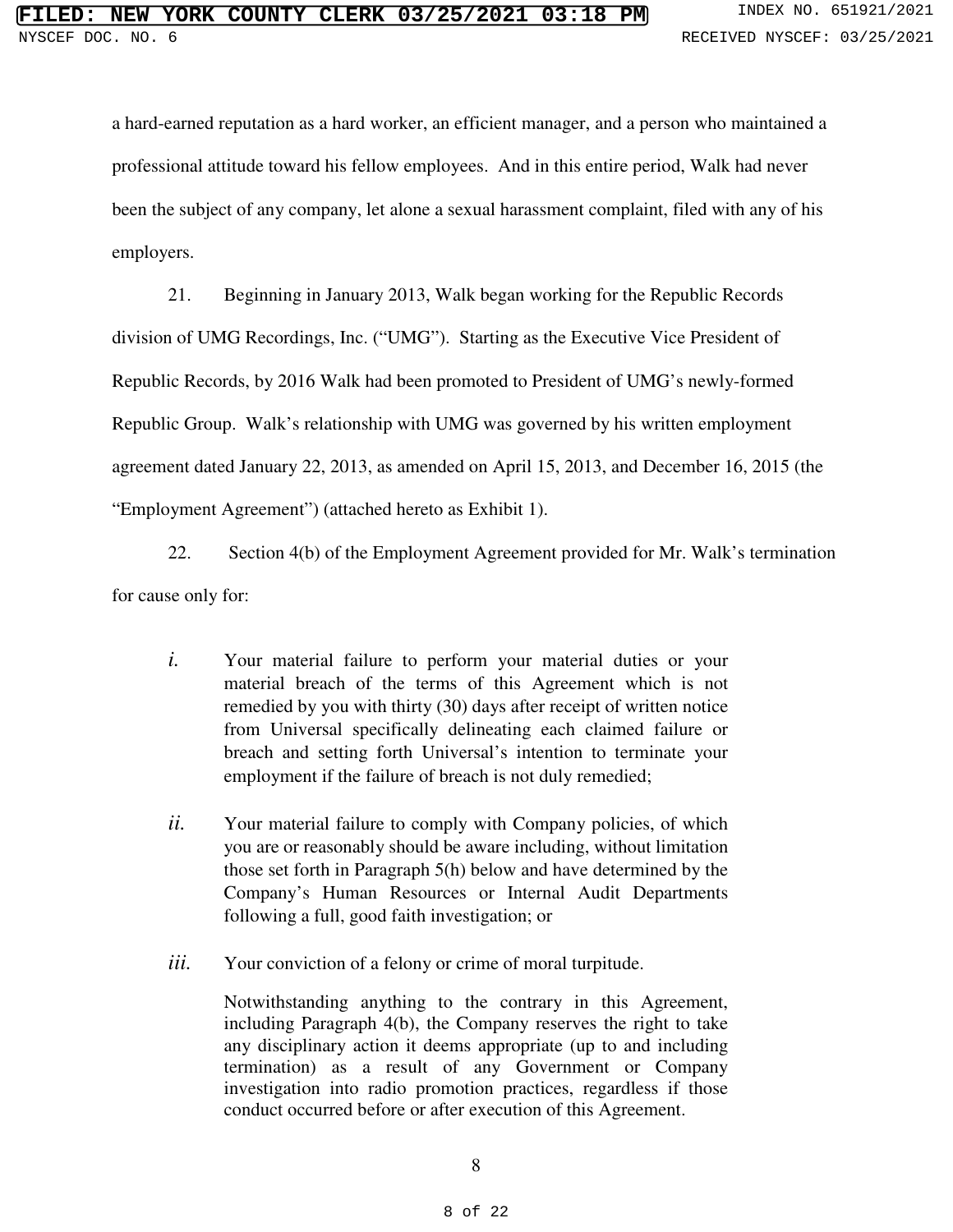23. Similarly, Section  $4(g)$  permitted Mr. Walk to voluntarily terminate the Agreement for "Good Reason" based on "an occurrence without (his) consent…which is not remedied within thirty (30) days of receiving written notice from [him] specifically delineating each such event which [he] claim[s] is a breach of the Agreement and send forth [his] intention to terminate [employment if such breach is not duly remedied]."

24. Section 4(g) defines Good Reason to include a reduction in compensation and material diminution in duties and responsibilities.

25. Section 5(h) of the Employment Agreement expressly incorporated UMG's various company policies, including the Policy Against Discrimination and Sexual Harassment (attached hereto as Exhibit 2). Under the Policy Against Discrimination and Sexual Harassment, UMG was obligated to "endeavor to protect the privacy and confidentiality of all parties" involved in "claims, complaints and charges" concerning sexual harassment. As expressly incorporated into Section 5(h), the Policy also promised that the "Company" would "conduct a thorough and objective investigation" which would give the accused employee "an opportunity to be heard."

26. Under Section 9, any disputes concerning the Employment Agreement were to be arbitrated, and, pursuant to Section 11 the Agreement was governed by New York law.

**B**. **UMG Materially Breaches the Employment Agreement by Violating Its Policy Against Discrimination and Sexual Harassment, by Publicly Disclosing the False Allegations Against Mr. Walk, and by Refusing To Conduct an Unbiased and Bona Fide Investigation That Would Have Established His Innocence**

27. On January 29, 2018, a woman named Tristan Coopersmith ("Coopersmith") posted an online article on her fledgling health and wellness blog in which she leveled accusations of sexual harassment against Mr. Walk, allegedly occurring **15 years prior** while Mr. Walk was an executive with Sony Music Entertainment. At 6:04 p.m. that same day,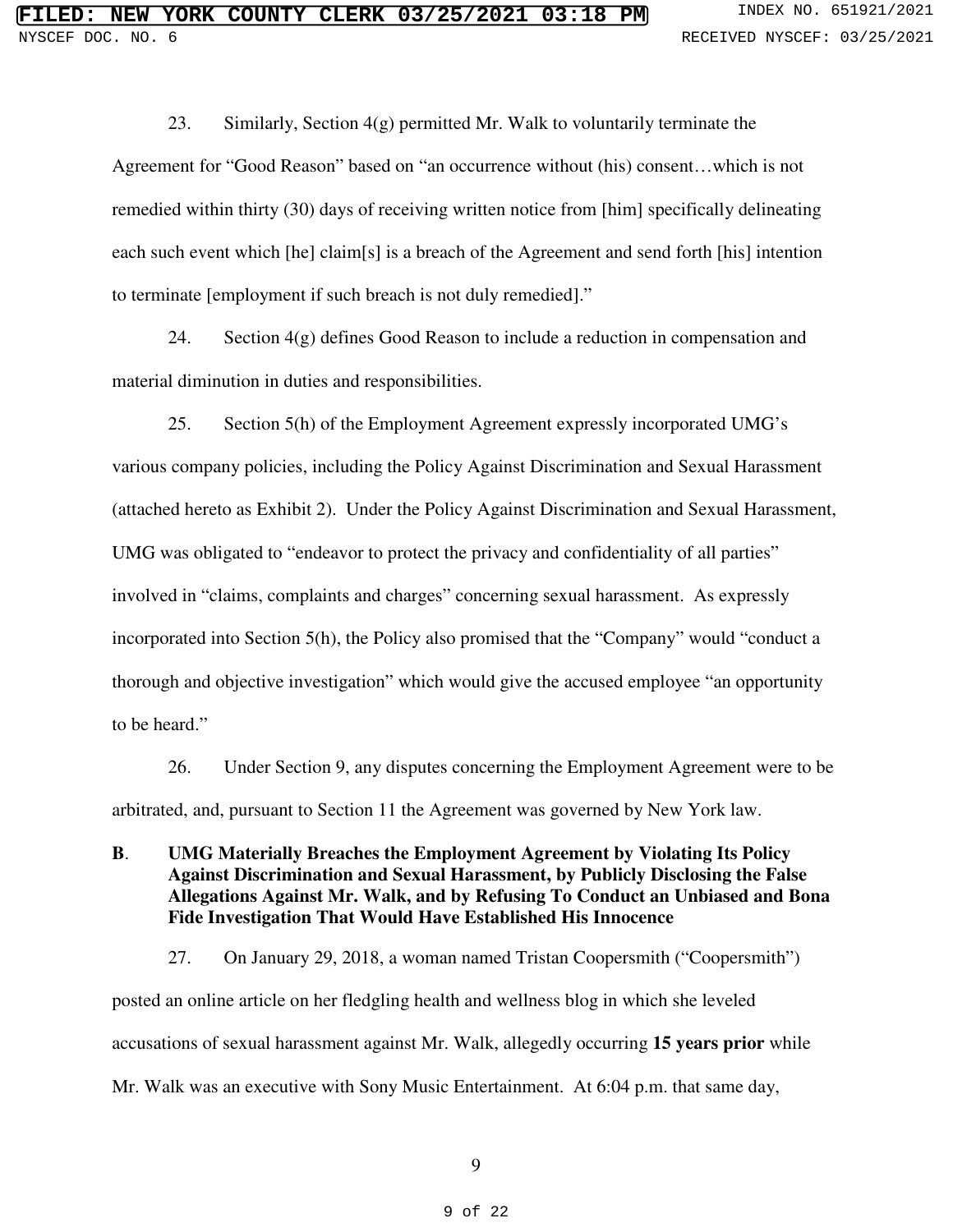internet blogger Bob Lefsetz repeated Coopersmith's allegations, without performing any fact checking or other due diligence, in his music industry newsletter the "Lefsetz Letter."

28. The most basic research would have revealed that Coopersmith was the opposite of a credible source of information. In truth, Mr. Walk had **never** engaged in any of the activity of which Coopersmith falsely accused him. Mr. Walk had been a highly successful and wellrespected executive at Sony for 20 years. During that time, he had **never** been the subject of any complaints of sexual harassment or inappropriate behavior towards a single woman—let alone Coopersmith.

29. In fact, during Mr. Walk's successful 20-year tenure at Sony, it was well-known that he had excellent working relationships with women employees at the company.

30. UMG (and Kasowitz) could easily have confirmed that fact with Sony. Indeed, Walk would never have been hired by UMG in the first place had Sony received complaints against Walk regarding sexual harassment or impropriety. A hire of Mr. Walk's significance would be expected to have included a background check, which would have undoubtedly flagged any harassment issues. Thus, UMG almost certainly vetted Mr. Walk back in 2013, and knew such allegations did not exist, and once Coopersmith belatedly surfaced in 2018, Paragraph 5(h) required UMG to have checked with Sony.

31. Moreover, Mr. Walk's superior at Sony was a woman. His superior at Sony worked very closely with Mr. Walk and, as his superior, was well aware that there were **no** accusations of sexual harassment lodged against him. This was highlighted by the fact that she was later hired from Sony to join UMG in a key leadership role. UMG was thus in a unique position to put a stop to Coopersmith's false claims against Mr. Walk, as his former superior at Sony now worked at UMG and knew there was no factual basis underlying them.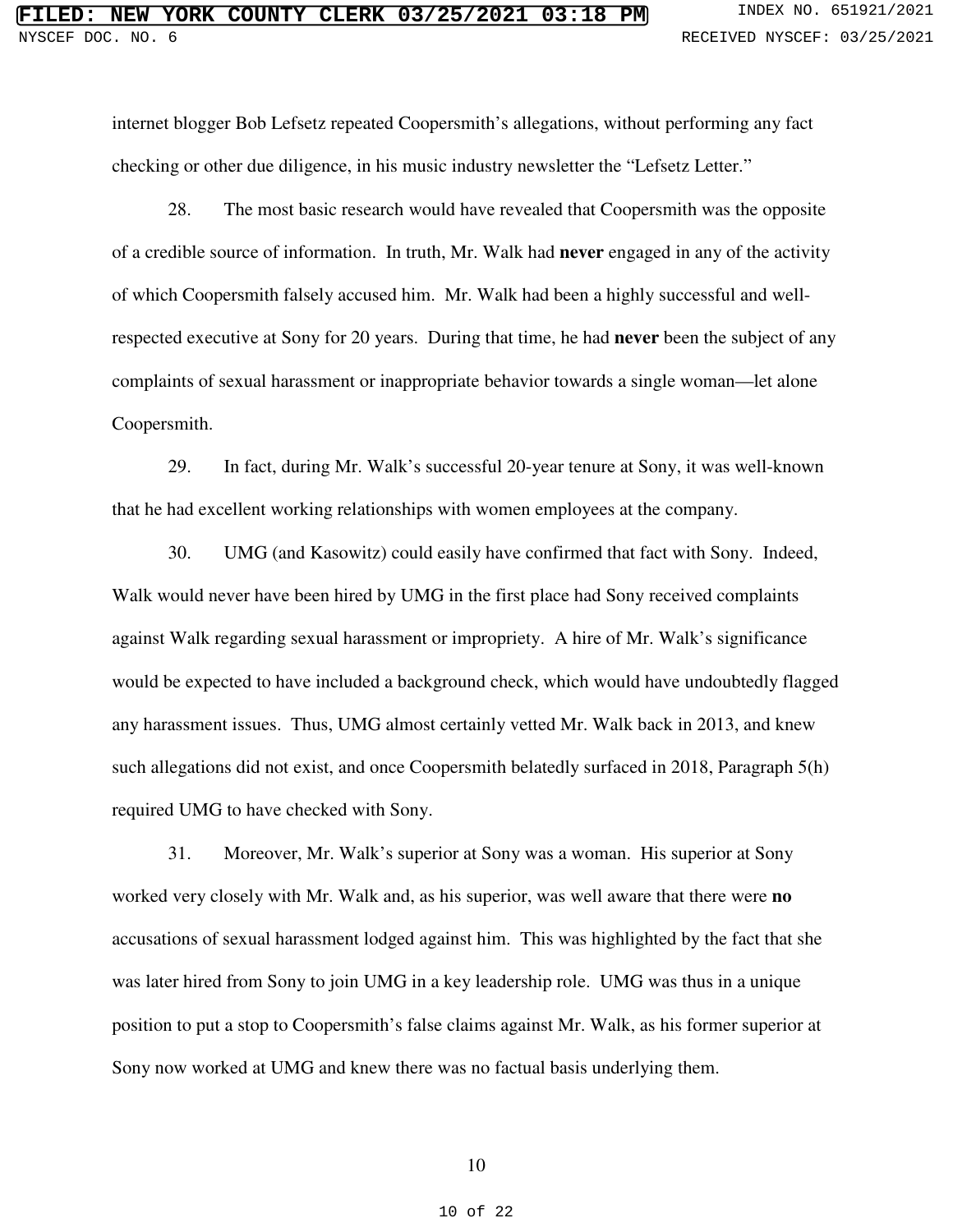32. UMG's immediate buy-in to the legitimacy of Coopersmith's inherently unbelievable allegations confirms that it intentionally disregarded the results of its prior vetting of him, and refused to check with Sony when the allegations surfaced or even with the one person who, now at UMG, had worked so closely with him at Sony. All of this breached UMG's obligation under Section 5(h) to "conduct a thorough and objective investigation."

33. Further, the timing of Coopersmith's accusations were highly suspect, as it coincided with the launch of her new "life coaching" business website, the now-defunct [www.lifelab.com.](http://www.lifelab.com/) Coopersmith even engaged a public relations firm to promote and publicize her false accusations against Walk and, in turn, her own business endeavors. Notably, Coopersmith's public relations firm was the same firm that represented UMG.

34. The simple truth is that Coopersmith's employment at Sony was terminated in 2005 for performance-related issues. Evidently blaming Mr. Walk for her lawful termination, Coopersmith harbored a secret grudge against him for years, seeking the opportunity to inflict maximum harm to Mr. Walk and maximum publicity for herself.

35. Coopersmith's claims were especially incongruous with the contents of a 2009 book she co-authored titled *Menu Dating.* In this book, written 5 years after Coopersmith's employment with Sony was terminated, she gleefully wrote about engaging in forbidden office romances. In one particular passage on dating "The Coworker," Coopersmith wrote as follows:

> Pros: It's forbidden and therefore very hot; it's fun to exchange dirty IMs and notes during meetings; you can make out (and more!) in the office supply closet during lunch.

> Cons: Things can get a little awkward come the office holiday party when you each need to bring each other dates to conceal your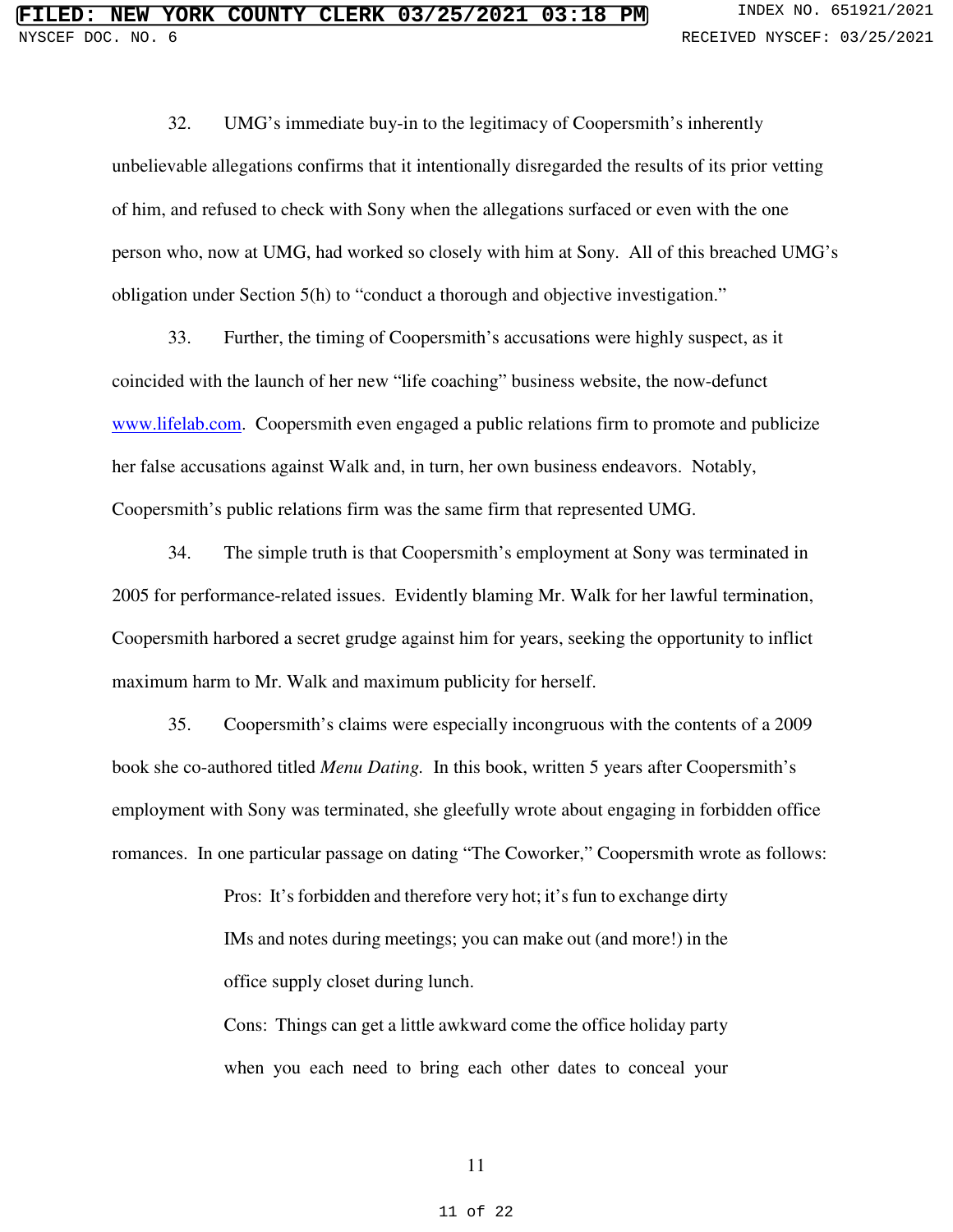romping; he will inevitably tell at least two to twenty-five work friends about your steamy affair, all of whom will discover every dirty little detail about your naked body and level of flexibility; you have to see his ass every day after it's over; he could wind up being your boss.

What you learn: How to be discreet; how to refresh your hair and makeup in two minutes flat post-midday sex.

How to get over him: Tell the girls at work that he overcompensates for his lack of skills in the bedroom by being a beast in the boardroom.

In short, Coopersmith salaciously and openly encouraged women to engage in the sort of inappropriate workplace sexual behavior of which she falsely accused Mr. Walk. This publicly available information was plain for all to see, yet UMG went on to recklessly repeat Coopersmith's false claims as if they possessed the authority of a sacred script.

36. The timing of Coopersmith's online hit piece was calculated to inflict maximum damage to Mr. Walk. The media was heavily focused on the music industry as the annual Grammy Awards had just taken place on January 28, 2018. Mr. Walk had attended the Grammy Awards and was very much in the public eye at the time, due to both his industry success and his regular appearances as a judge on the Fox music contest television program, *The Four.* 

37. It immediately became apparent to Mr. Walk that UMG would utilize Coopersmith's false statements as a pretext to not only remove him from his position of power and influence in the company, but to tarnish his reputation to the point that Mr. Walk would not be able to work in a competing position in the music industry for the foreseeable future. A key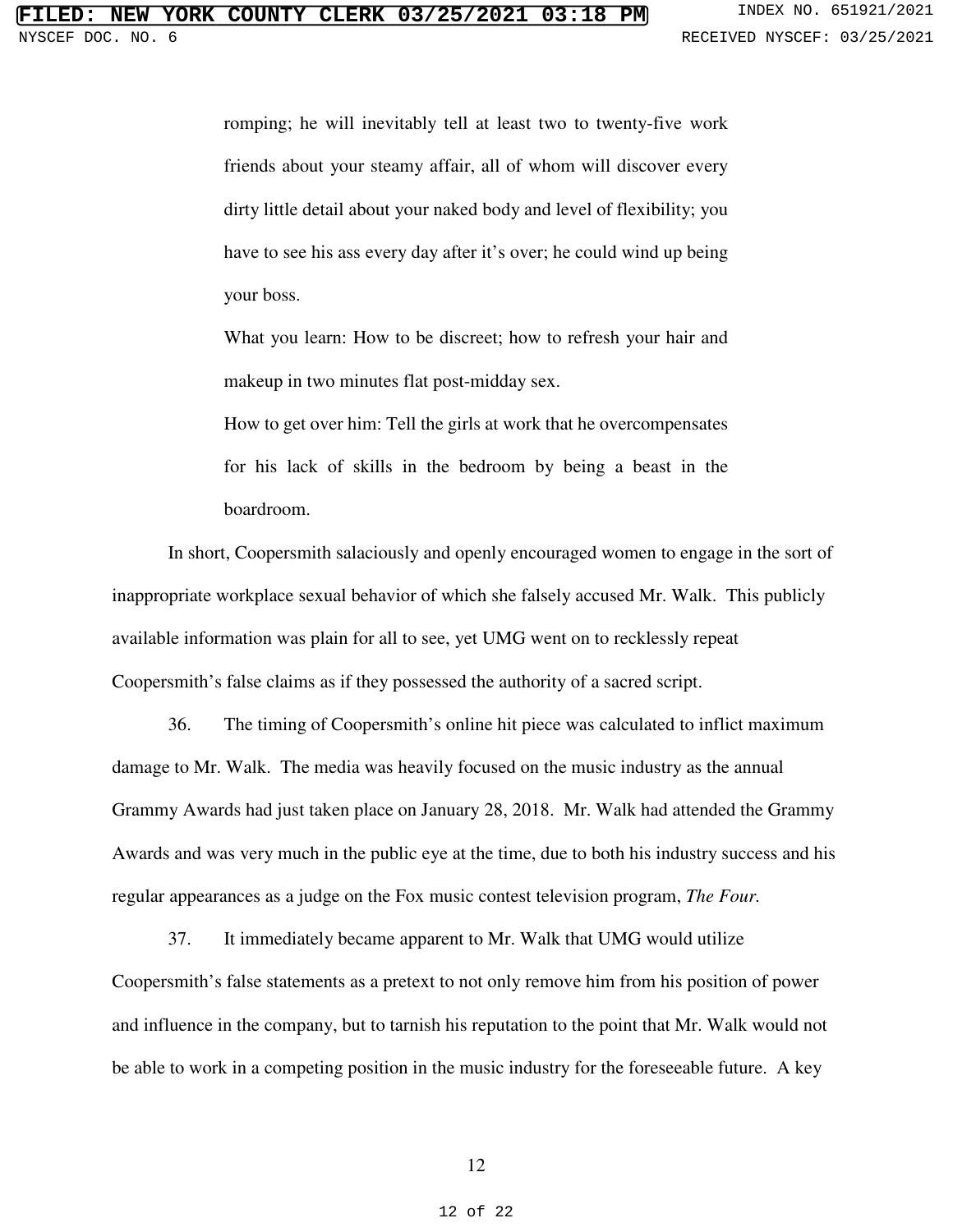incident occurred the very day after the Grammys, on January 29, 2018, at approximately 1 p.m. when a senior Republic Records executive telephoned Mr. Walk on his cellular phone at home. Mr. Walk placed the call of speakerphone, and Mr. Walk's wife took notes to memorialize what was said. The senior Republic Records executive bluntly told Mr. Walk, "You need to think good and hard over next 18 months on what you want to do. At least you still have the tv show." "18 months" was the time remaining on Mr. Walk's Employment Agreement. At the time, Mr. Walk had been in nearly completed negotiations with UMG regarding a further employment agreement for a 5-year term, which would have resulted in a base salary and bonuses of approximately \$20 million plus over the term of the contract. UMG evidently saw an opportunity to avoid paying this outlay of cash to Mr. Walk, and made the decision to end his employment with the company.

38. Less than 24 hours after Coopersmith's unsubstantiated blog post, on January 30, 2018, UMG Global Compliance Officer Saheli Datta issued a company-wide email to UMG employees, in which she stated that they "may be aware of yesterday's media reports concerning allegations of misconduct by Charlie Walk while he was an executive at Sony." Ms. Datta then stated that UMG takes "allegations of this nature very seriously" and that it had engaged an independent law firm for UMG employees to contact if they had encountered similar experiences. UMG issued this company-wide statement without informing Mr. Walk, and without receiving his consent. In so doing, UMG violated its obligation to protect the privacy and confidentiality of all parties involved in any claims, complaint, or charges concerning sexual harassment.

39. The next day, January 31, 2018, UMG issued a statement to numerous press outlets, including *Variety* and *Rolling Stone*, stating, among other things, that, "We have retained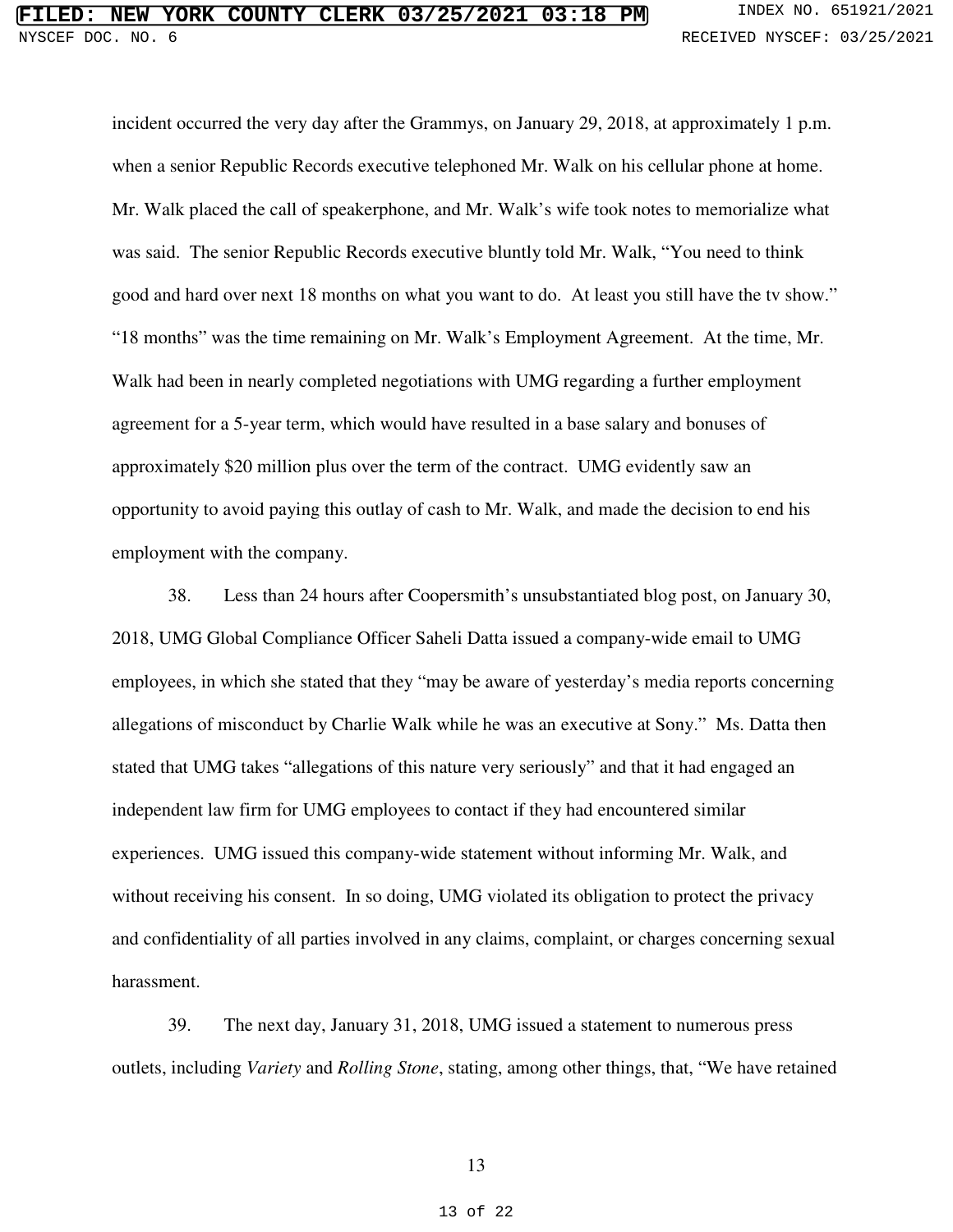an outside law firm to conduct an independent investigation of this matter and have encouraged anyone who has relevant information to speak to the firm's investigators. Mr. Walk has been placed on leave, and will remain in leave for the duration of the investigation." Again, this public statement regarding Mr. Walk's employment status and the investigation into the sexual harassment allegations violated its obligation to protect Mr. Walk's privacy and confidentiality.

40. Within three days, Mr. Walk's stellar reputation in the music industry had been irreparably damaged, due largely to UMG breathlessly repeating Coopersmith's unsubstantiated allegations and publicizing this to both the entire company and the media. This was highlighted by the fact that Mr. Walk's former superior at Sony now worked at UMG, knew the allegations to be false, yet willfully stayed silent and did not defend Walk or otherwise correct the record. By publicly placing Walk on leave and encouraging UMG employees to participate in its investigation of Walk, UMG had lent an aura of credibility to Coopersmith's claims, despite having performed no independent fact-checking before repeating them. By February 22, 2018, the firestorm of innuendo and baseless accusations leveled against Walk resulted in a *Rolling Stone* article based on the claims of other former Sony and UMG employees—specious claims which were repeated as fact. In truth, even a modicum of fact-checking and research would have revealed that each of the sources used in the *Rolling Stone* article were either disgruntled former employees or persons whose claims were demonstrably false. However, such verification was evidently never performed.

41. Tellingly, Fox terminated Mr. Walk's television hosting duties on *The Four* due to Coopersmith's accusations and their breathless repetition by UMG and the media. However, in connection with Mr. Walk's termination, Fox conducted its own investigation, finding no wrongdoing by Mr. Walk. When Defendants did press UMG for what it had learned from its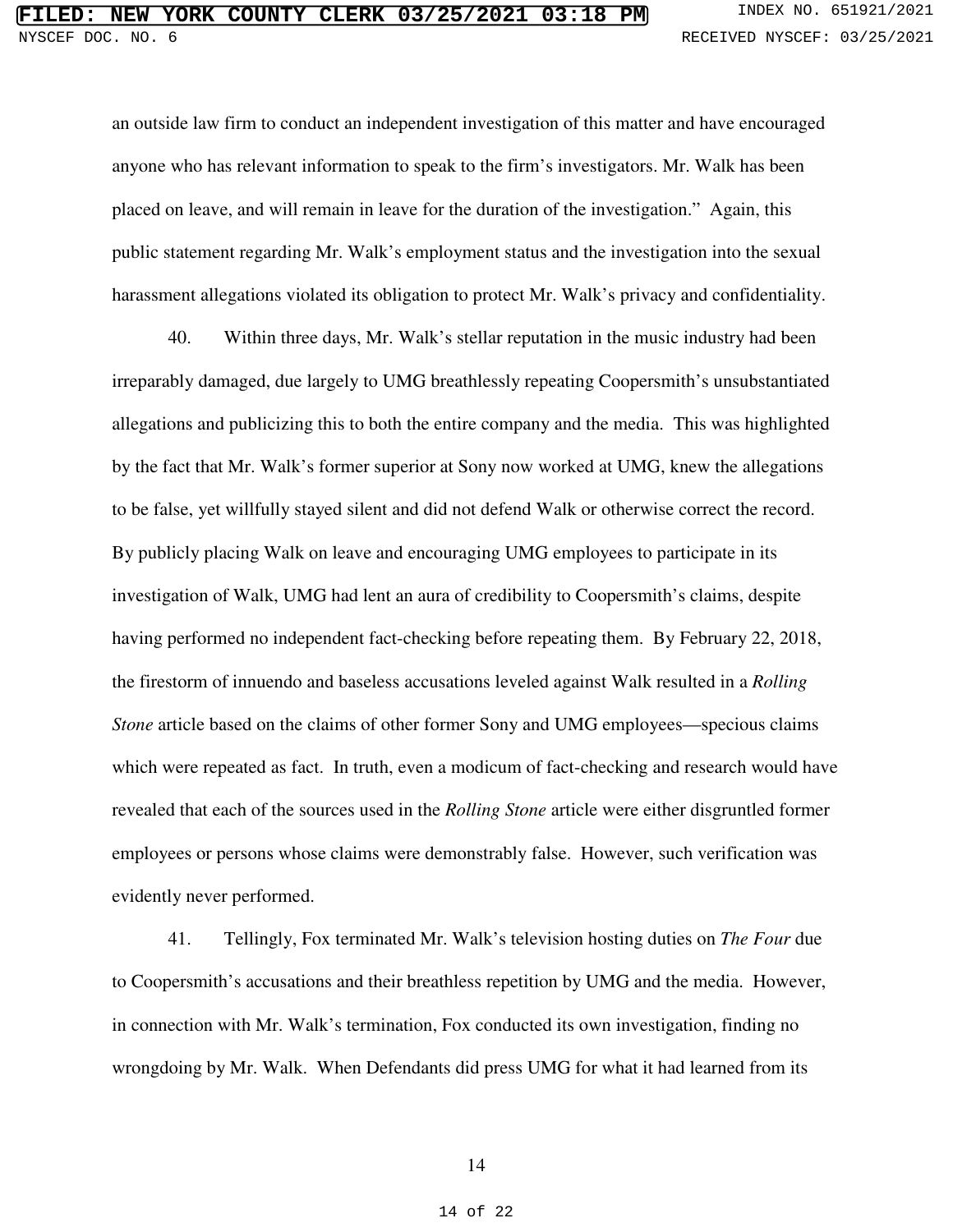investigation, UMG verbally spit back the easily discredited allegations by Coopersmith herself, with no reference to anything that supported them. This was just another way of UMG saying that it had found nothing to substantiate them. Yet, while UMG was extremely aggressive in publicizing the fact that it was conducting an investigation into the allegations of sexual misconduct against Mr. Walk when he worked at Sony 15 years before, it notably failed to publicize, to either UMG employees or the media, the fact that the investigation yielded no evidence whatsoever to support Coopersmith's claims. In other words, UMG was quick to pillory Mr. Walk in the public eye, and content to see his life and career and destroyed.

### **C***.* **Walk Retains the Defendants, Who Fail To Advise Him That UMG Breached the Employment Agreement and That He Had Strong Defenses**

42. Faced with this character assassination from his own employer, on February 8, 2018, Mr. Walk retained Kasowitz and the Kasowitz Firm to represent him in his dispute with UMG. Based on the Defendants' reputation for being aggressive litigators for high-profile clients, Mr. Walk believed he was in the hands of counsel of who would advise him regarding the best course of action to pursue his claims against UMG. This turned out not to be the case.

43. Mr. Walk was explicit with his attorneys that his goal was to clear his name, and that UMG needed to publicize the fact that it has investigated the allegations against Mr. Walk and found no evidence of sexual misconduct. The Defendants and Mr. Walk reasonably assumed this to be true, because when pressed UMG could not cite any credible evidence to support the Coopersmith allegations or anything else. But absent this admission, Mr. Walk would remain under a cloud of suspicion for the rest of his career, based on UMG's publication and repetition of Coopersmith's claims, which is of course what UMG had intended all along.

44. However, despite Mr. Walk's instruction, Defendants pressed him to enter into a quick settlement with UMG in order to avoid further publicity.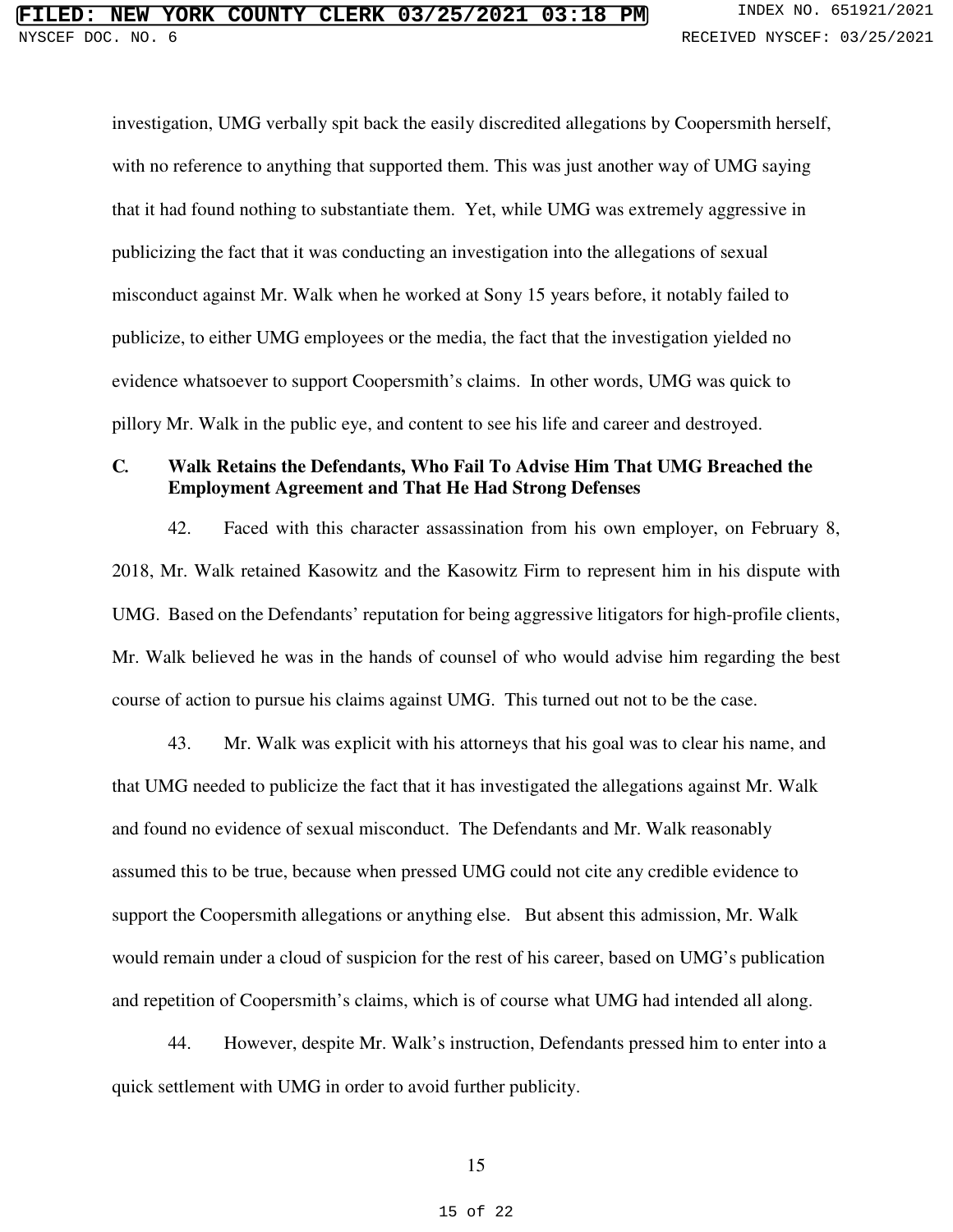45. Incredibly, despite having access to UMG's policies and billing Walk for seven (7) hours' worth of attorney time for their review of such policies, at **no point** during their representation of Walk did Defendants inform Walk that UMG had materially breached the Employment Agreement by (1) threatening to fire him for cause for conduct that did not occur while he was at Republic (and thus breaching Sections 4(b) and (g)), and by (2) violating its Policy Against Discrimination and Sexual Harassment by (a) publicizing the allegations of sexual harassment against Mr. Walk (in violation of Section 5(h)), and (b) failing to conduct an adequate investigation of them (a separate breach of Section 5(h)). In so doing, Defendants fell below the standard of care in the legal community.

46. As a result, Walk was never advised that he possessed defenses to UMG's wrongful claims that he was in breach of the Employment Agreement and that in fact he was the one with meritorious breach of contract claims against UMG that

. Had Mr. Walk been so advised, he never would have settled with UMG.

47. Indeed, not only did Defendants fail to advise Mr. Walk that UMG had materially breached the Employment Agreement and that it could not fire him for cause, but Defendants failed to assert this claim in any correspondence with UMG while negotiating a settlement for Walk in February and March 2018.

48. In fact, Kasowitz himself wrote only two letters to UMG, one dated February 16, 2018 and the other February 26, 2018 (attached hereto as Exhibit 3) and neither of them even referenced the terms of his Agreement or any breach thereof.

49. As related to Mr. Walk, Kasowitz spoke with the general counsel of UMG and was simply told that he had two letters in his hand; one was firing Mr. Walk for cause, and the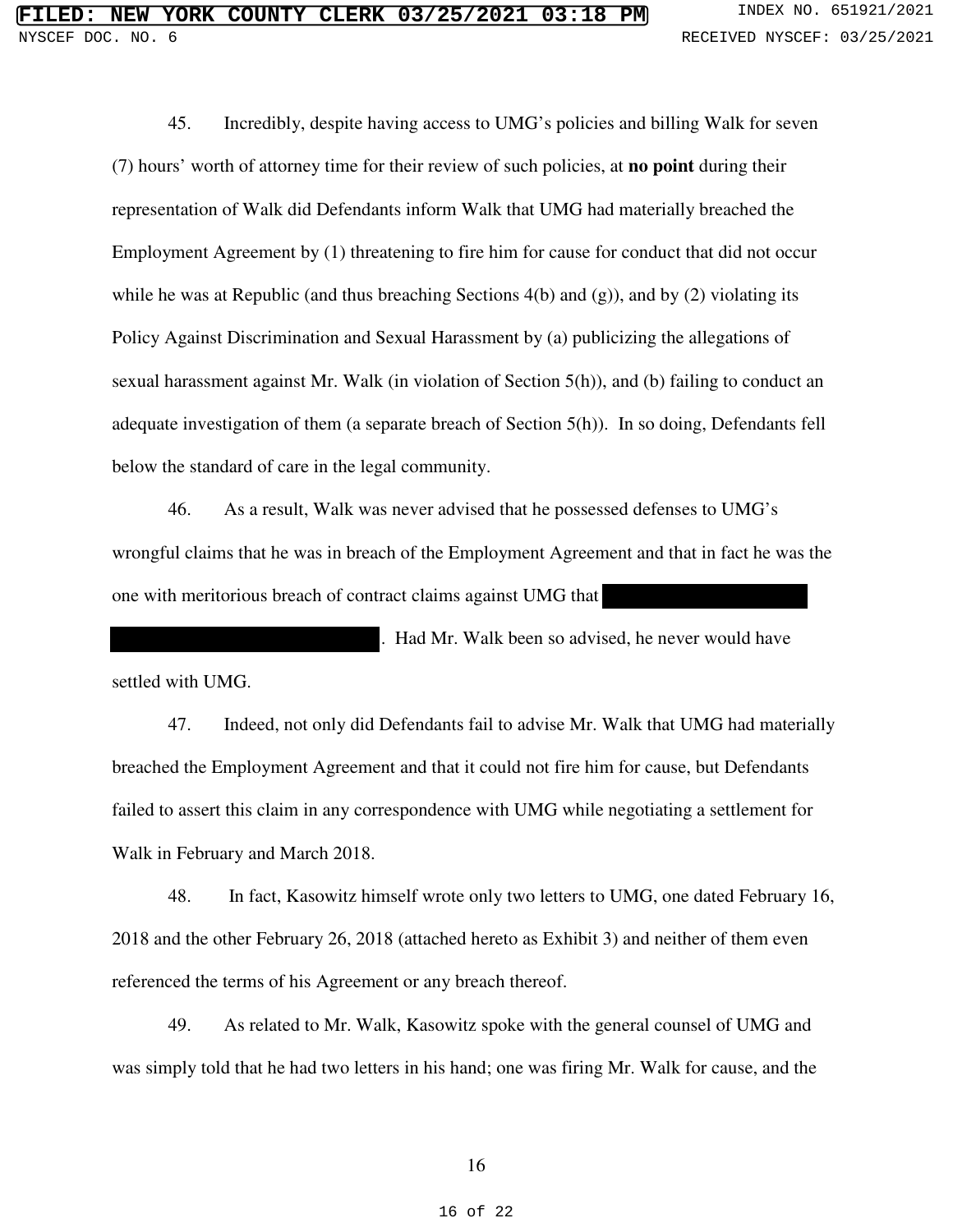other was allowing him to resign and that it was up to Mr. Walk to choose. The Defendants barely pushed back at this. The UMG general counsel also told them that he had a report concerning its alleged investigation, but would not show it to them. As discussed above, given the earlier statements made by UMG to Defendants, it was clear that the investigation had yielded nothing. But, incredibly, the Defendants accepted the refusal to show them the "report" at face value, even though, based on what Defendant knew, the reference to it was likely a bluff to force Mr. Walk to quietly resign under false pretenses. Defendants also knew thatUMG's refusal to disclose the supposed report violated its contractual promise to conduct a "thorough and objective investigation" and to allow Mr. Walk "to be heard." Indeed, how could he present his case (assuming the investigation even yielded anything for him to respond to) if he was not being told what he was being accused of?

50. From what little was revealed to him, Kasowitz did know that UMG could not threaten to fire his client for cause. The principal information given to Kasowitz by UMG consisted of the Coopersmith allegations. Reading Section 4(b) of the Employment Agreement, Kasowitz understood that remote events preceding his time at UMG, could not be "cause" as that term was defined in the Agreement. And, threatening to take away Mr. Walk's responsibilities and salary without adequate justification was a breach of Section 4(g). Thus, Kasowitz knew that the threat to withhold an already earned bonus if Walk did not quietly depart was specious and actionable.

51. Kasowitz also knew that the precatory word "endeavor" in the Policy regarding UMG's obligation to keep its investigation confidential did not shield it from a claim of breach. Under New York law, "endeavor" did not mean that it was up to UMG's sole discretion as to whether to protect Mr. Walk's right to confidentiality, but that it had to use objectively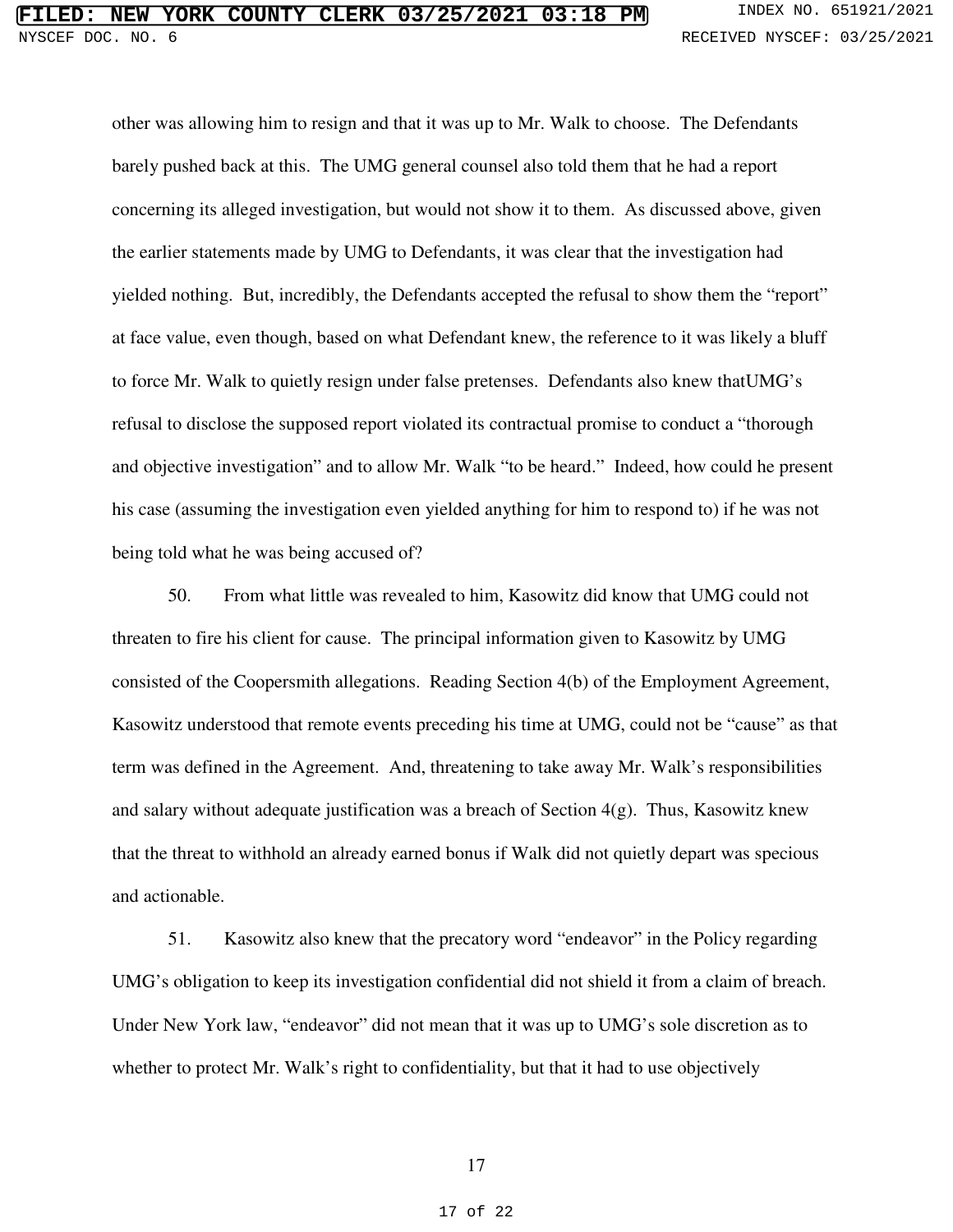reasonable efforts to do so. Kasowitz should have known that by any standard, UMG's blaring these allegations throughout the Company was not reasonable. It was objectively unreasonable and unprecedented for UMG to disseminate a company-wide email bringing to attention allegations from almost 20 years before (that took place at another company) to every potential witness. There was no urgency. There was no one in danger. UMG could have simply spoken to employees that Mr. Walk had worked with one on one. UMG did not endeavor to keep his confidentiality and privacy. Any reasonable attorney would have understood this.

52. Indeed, simultaneously blaring to every witness possible the exact nature of the allegations, and thus tainting all of these witnesses was contrary to a fair investigation and does not comply with proper practices, in violation of Section 5(h).

53. UMG's own history shows that it did know how to maintain confidentiality and conduct a proper investigation. Mr. Walk is aware of prior instances in which other UMG employees had been accused of and fired for sexual harassment, but the allegations and disciplinary actions taken against such employees were kept quiet. UMG treated Mr. Walk differently than others who were actually accused of and fired for sexual harassment at UMG.

54. Kasowitz knew this from Mr. Walk, and as Kasowitz would also have known, UMG's marked departure from its prior strict adherence to its policy evidenced bad-faith and thus constituted a material breach of the covenant of good faith and fair dealing, which New York law implied into the Employment Agreement.

55. In failing to recognize the legal significance to Mr. Walk of all of these facts and the clear breaches by UMG of Sections 4 and 5 of the Employment Agreement and of the implied covenant, Defendants fell below the standard of care in the legal community.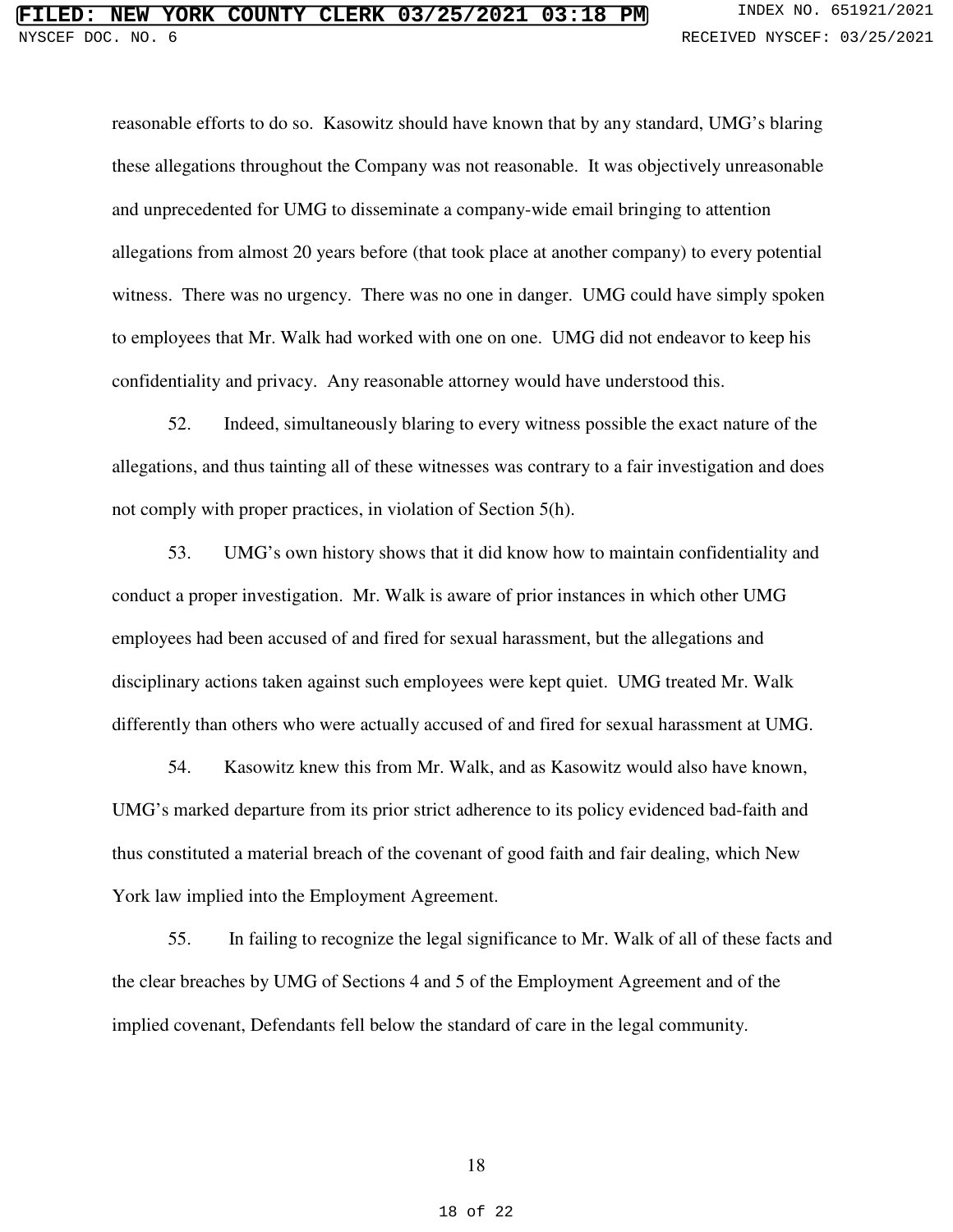56. Against the specific instruction of Mr. Walk, the Defendants advised him to enter into a settlement agreement with UMG that

 This was an absolute deal-breaker for Mr. Walk, and he was firmly against entering into the settlement agreement. It was only after Defendants forcefully insisted that Mr. Walk sign the settlement agreement and advised him that he had no other viable options that Mr. Walk was effectively compelled to enter into the agreement with UMG on March 27, 2018. Had Defendants informed Mr. Walk that he possessed strong defenses to any attempt to fire him for cause and strong affirmative claims against UMG, Mr. Walk never would have entered into the settlement agreement with UMG.

57.

, due to the damage to his professional reputation and loss of career opportunities, and this was solely due to the professional negligence of the Defendants.

### **FIRST CAUSE OF ACTION AGAINST ALL DEFENDANTS FOR LEGAL MALPRACTICE**

58. Mr. Walk repeats and re-alleges each of the allegations of the Complaint as if fully set forth herein.

59. As set forth above, Plaintiff retained Defendants to represent him as his attorney in connection with his dispute with UMG.

60. The Defendants held themselves out to the general public, and specifically to Mr. Walk, as being possessed of the skill and knowledge of the profession and practice of law.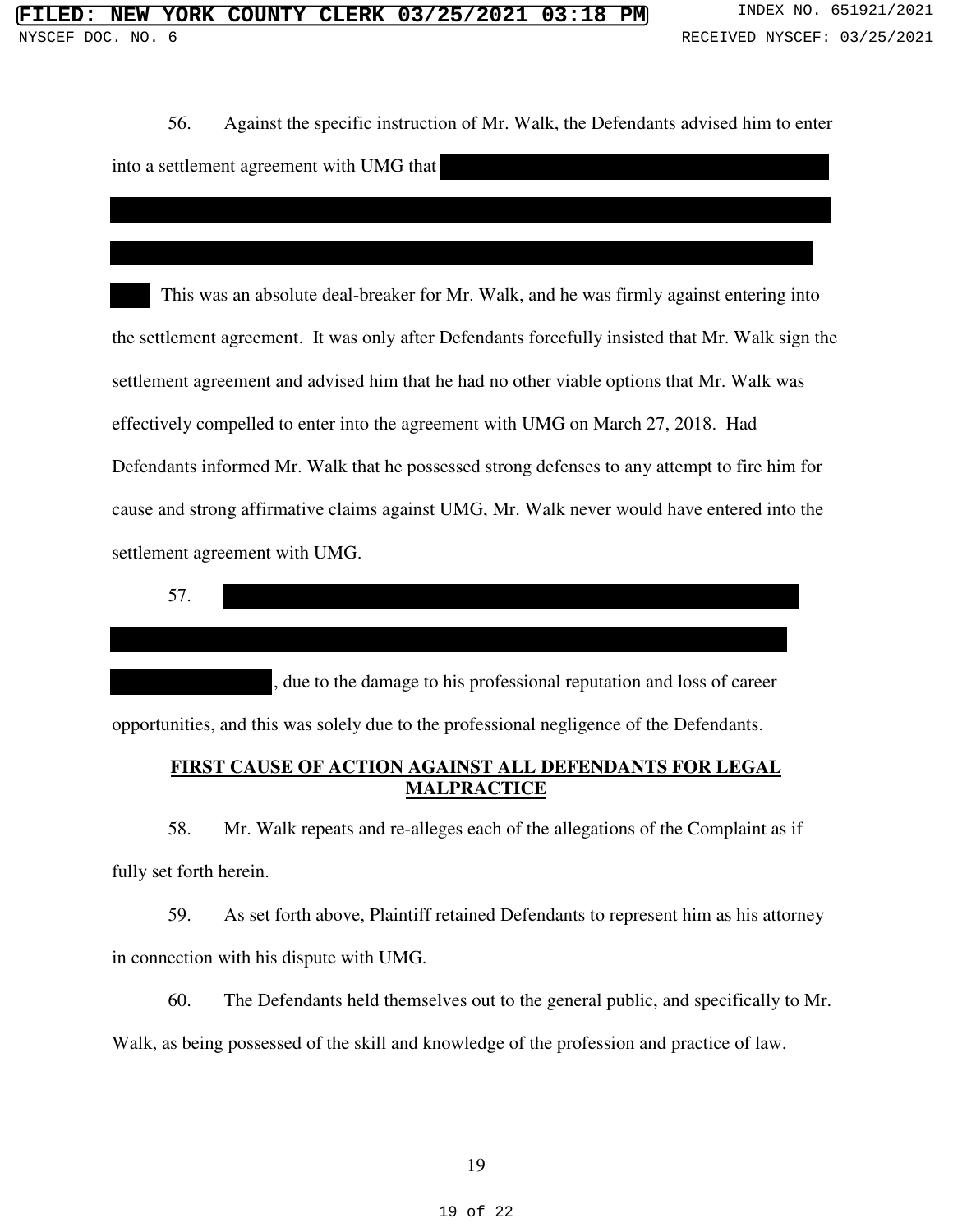61. It was the duty of the Defendants, their servants, agents and/or employees to keep Mr. Walk informed as to the progress of the dispute with UMG and advise in such a manner so as to keep Mr. Walk accurately informed as to the progress of the UMG dispute and any failures with relation thereto.

62. It was the duty of the Defendants, their servants, agents and/or employees to competently represent Mr. Walk in accordance with the standards and practices within the State of New York.

63. The Defendants, their servants, agents and/or employees owed Mr. Walk a duty of care in that the Defendants should possess the ordinary and reasonable skill, diligence and knowledge of a reasonable attorney in accordance with the standards and practices within the State of New York necessary to fully attend to, and protect, the interests of Mr. Walk.

64. As set forth herein above, the Defendants, their servants, agents, and/or employees, failed in their respective aforementioned duties to competently represent Mr. Walk in accordance with the standards and practices within the State of New York.

65. As set forth herein above, the Defendants, their servants, agents, and/or employees, breached their duty of care owed to Mr. Walk by failing to exhibit the aforementioned reasonable levels of skill, diligence and knowledge during their representation of Mr. Walk with regard to the UMG dispute.

66. As set forth herein above, the Defendants, their servants, agents, and/or employees were negligent, reckless and careless in their representation of Walk within the UMG dispute by, *inter alia*: (a) failing to assert claims against UMG, which caused significant damages to Mr. Walk; (b) failing to realize, know and/or understand that UMG had violated its Policy Against Discrimination and Sexual Harassment and that Mr. Walk could not be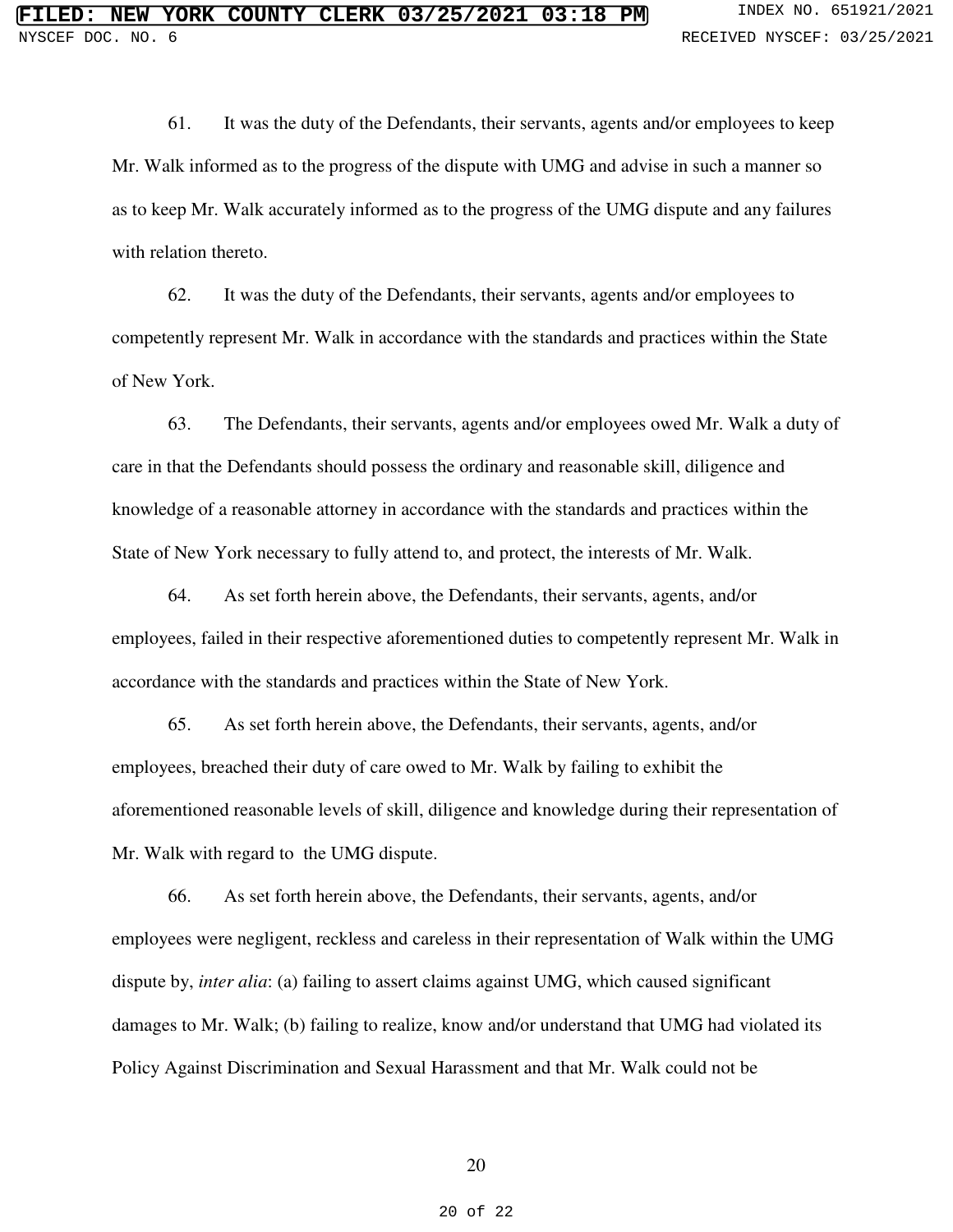terminated for cause; (c) failing to realize, know and/or understand that Defendants failed to properly assert claims against UMG; (d) failing to inform Walk that Defendants had failed to assert claims against UMG, all the while falsely representing to Walk that it was in his best interest to settle the UMG dispute; (e) compelling Mr. Walk to accept

 due to the professional negligence of the Defendants; and (f) failing to provide Mr. Walk with competent, qualified, professional explanation, advice, representation and/or services after billing and being paid by Walk approximately one hundred seventy six thousand three hundred twenty-one dollars and twenty-eight cents (\$176,321.28) in attorney's fees.

67. Mr. Walk's defenses to termination and his claims against UMG were good and meritorious and UMG would have prevailed in an arbitration against UMG but for the legal malpractice and professional negligence of Defendants.

68. Defendants' departure from the standard of care, skill and diligence commonly possessed and exercised by a member of the legal community was the proximate cause of substantial financial losses sustained by Mr. Walk, and Mr. Walk incurred substantial damages as a direct and proximate result of the Defendants' actions and inactions as described herein.

69. Over the course of the UMG dispute, Mr. Walk paid Defendants approximately one hundred seventy-six thousand three hundred twenty-one dollars and twenty-eight cents (\$176,321.28) in attorney's fees for representation within the UMG dispute that turned out to be incompetent, careless and professionally negligent. As such, Mr. Walk is entitled to repayment of these fees from Defendants.

70. As a direct and proximate result of Defendants' professional negligence and legal malpractice as set forth herein above, Mr. Walk has suffered compensatory damages in an amount to be proven at trial, but not less than sixty million dollars (\$60,000,000) (a reasonable